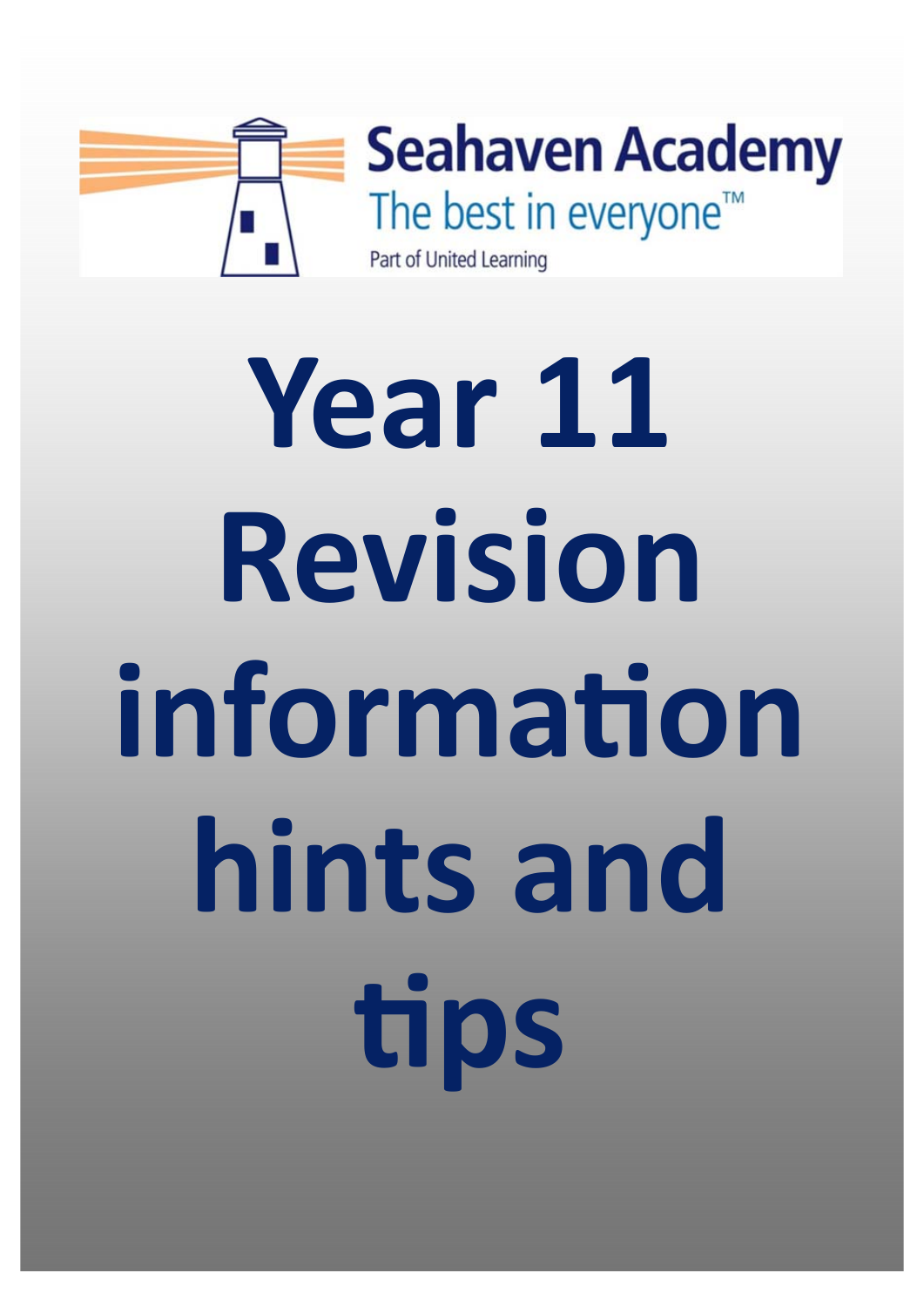## **Why Revise? Why Work?**

Revision enables positive results. Your GCSE results will influence the next step that you take towards higher education and/or Employment.

> College interview you based upon your predicted grades. These are calculated from the results of mock exams. Poor results may close some pathways.

By Term 3 the majority of colleges will have offered provisional places. These places are based upon you achieving appropriate grades.

> All school leavers in England should achieve a level 5 or above in English and Maths. If you fail to achieve this at school you will need to retake at college.

Opening your results in August should be an opportunity to celebrate success. Thorough revision will ensure this is the case.



### **Preparing for Revision**

Remove all Ensure you have all the equipment you distractions . Make need (pens, sure phones, televisions etc are pencils, switched off highlighters, post it notes, paper) Sleep is essential. A Eat a healthy minimum of 8 and hours per night balanced diet. is needed Water is key. Avoid food high in sugar The extuall plator caffeine Good lighting supports learning — Music can help …. natural or but remember no artificial words Make sure you The working have good posture. environment is key. A **A lazy body =**  desk and suitable chair is essenƟal **a lazy mind**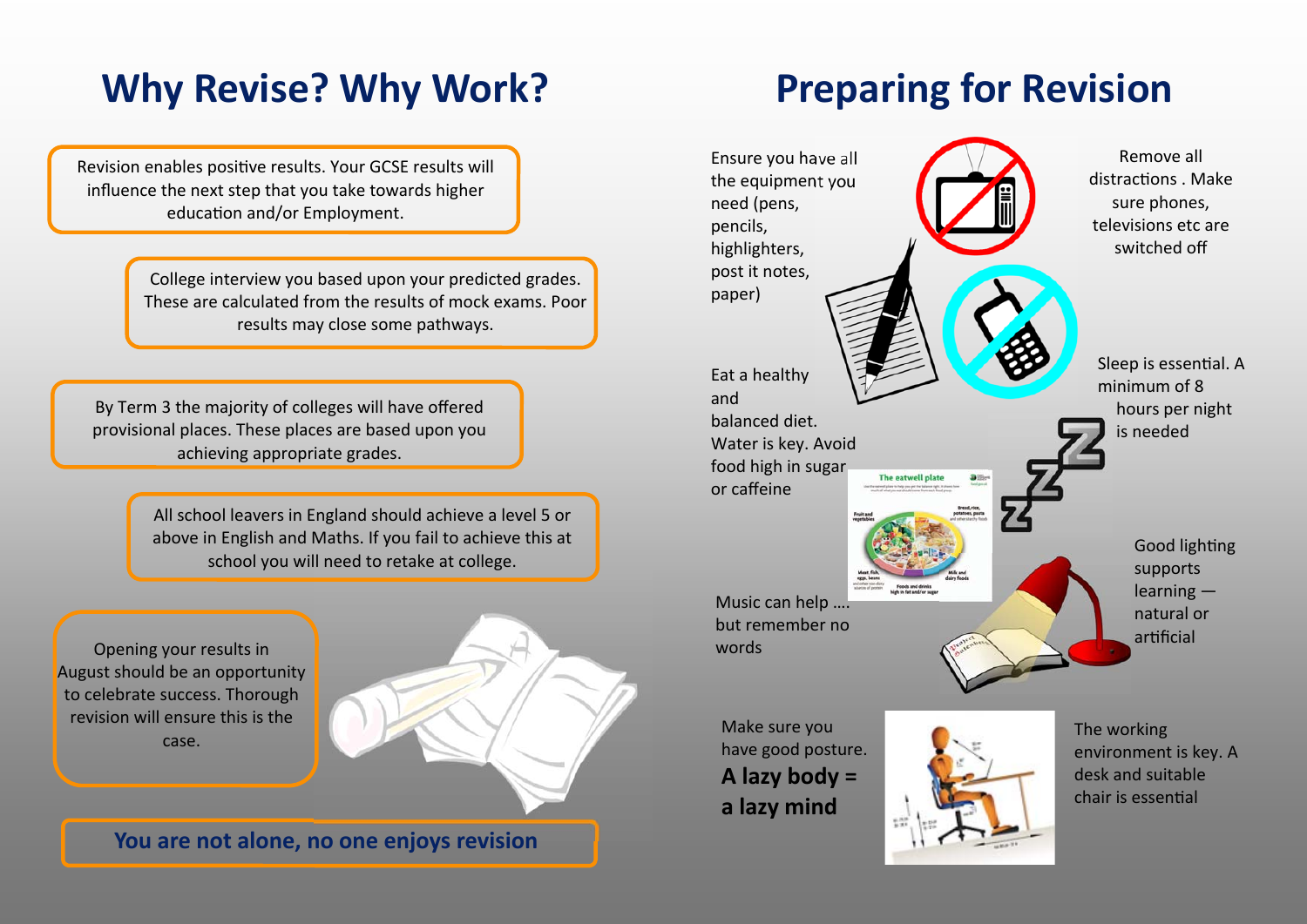### **Revising for each subject**

**Stage 1**  Collect the specification and highlight the key areas to be assessed.

**Stage 2**  Create a series of topic checklists. Within each topic what exactly do you need to know.

**Stage 3**  Share this with your class teacher to make sure it is correct.

> **Stage 4**  Colour code the topics. Green ‐ fully understand Amber ‐ understand some areas Red ‐ do not understand

**Stage 5**  Start with the green topics ‐ these will help to build your confidence.

**Stage 6**  Having completed a topic test yourself, what areas still need improvement.

**Stage 7**  Make sure each topic is given equal time. Do not avoid the red topics!!!!

### **Active Revision**

Reading through textbooks and exercise books will not help you to learn. Only 10% of all information is retained this way. Revision must be active and engage your brain.

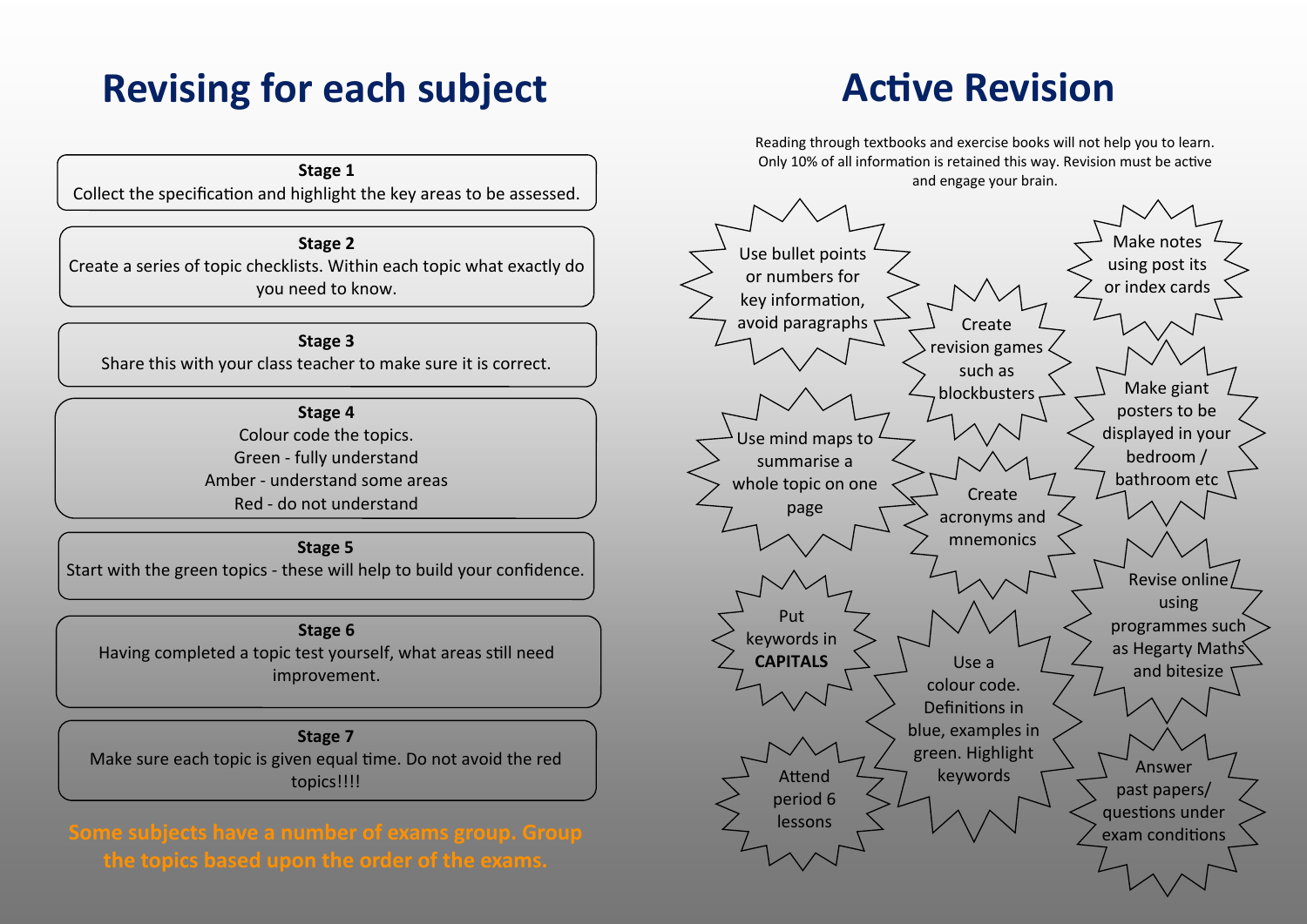### **Creating a timetable**

#### **Basic steps to success**

- 1) Draw up a trial timetable lasting one week
	- 2) Work through the trial timetable
		- 3) Review the trial timetable
- 4) Create an updated timetable for the next week
	- 5) Work through the timetable
		- 6) Review and amend
	- 7) Continue until the last exam

#### **Example 1**

|           | Monday | Tuesday | Wednesday | Thursday | Friday | Saturday | Sunday |
|-----------|--------|---------|-----------|----------|--------|----------|--------|
| Morning   |        |         |           |          |        |          |        |
| Afternoon |        |         |           |          |        |          |        |
| Evening   |        |         |           |          |        |          |        |

#### **Example 2**

|       | Mon | Tues | Wed | Thurs | Fri | Sat | Sun |
|-------|-----|------|-----|-------|-----|-----|-----|
| 8.00  |     |      |     |       |     |     |     |
| 9.00  |     |      |     |       |     |     |     |
| 10.00 |     |      |     |       |     |     |     |
| 11.00 |     |      |     |       |     |     |     |
| 12.00 |     |      |     |       |     |     |     |
| 13.00 |     |      |     |       |     |     |     |
| 14.00 |     |      |     |       |     |     |     |
| 15.00 |     |      |     |       |     |     |     |
| 16.00 |     |      |     |       |     |     |     |
| 17.00 |     |      |     |       |     |     |     |
| 18.00 |     |      |     |       |     |     |     |
| 19.00 |     |      |     |       |     |     |     |

### **PPE Exams**

### These exams are important

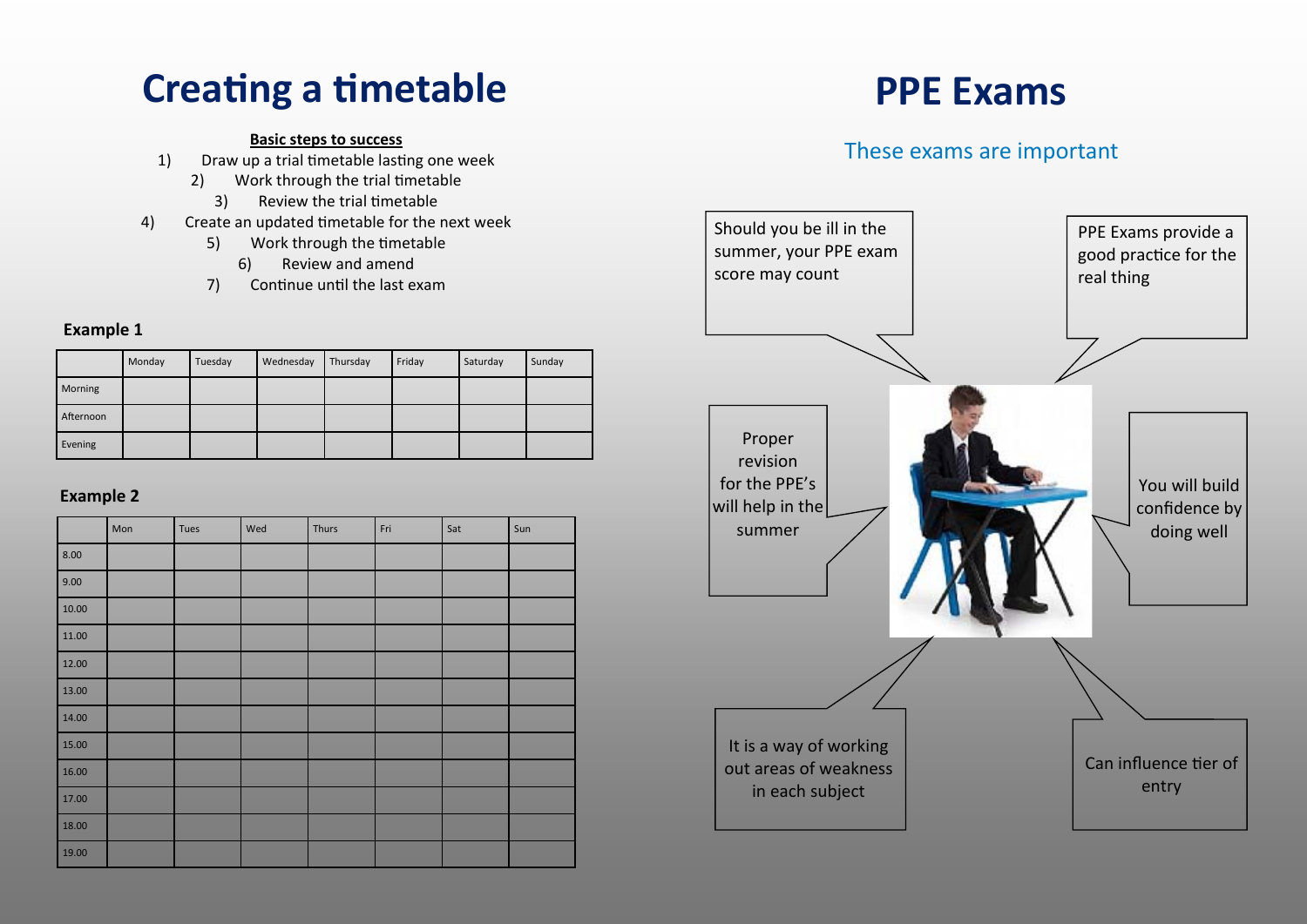#### **On the day remember the following things** Have breakfast and bring a bottle of water to the exam All equipment must be in a clear pencil case or bag Arrive in good time and check the seating plan Make sure you have all your equipment, if not ask your teacher Leave all bags, notes and books at the back of the hall Ensure your mobile is turned off and not just on silent Do not talk, look around or disturb others Check you have the correct paper. If you are unsure ask **In the exam**Don't write anything for 5 minutes ‐ read through the paper and check **instructions** Make sure you have the correct paper Write your name and sign the exam paper Save 5 minutes at the end to check answers Highlight or underline key words in each question You can answer the paper in any order you choose Any problems, raise your hand and ask Draw diagrams in pencil and write in black pen After each exam everyone will talk about it. What they found easy, what they found hard, how they answered each question. Avoid getting worried or depressed there is nothing else you can do. Things will not have gone badly if you revised well. **Avoid the post mortem!!!! After the exam**